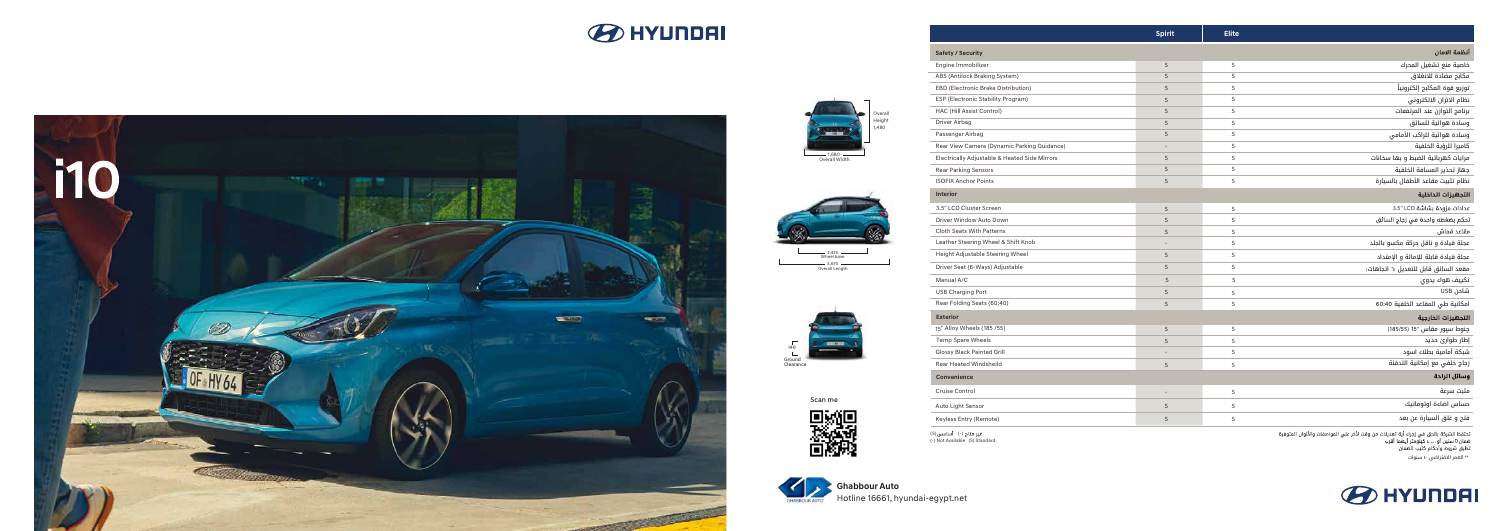# Discover the inspiration behind the design.

Inspired by the shape of human muscles clothed in athletic sportswear, the smoothly muscled main body is shaped to provide maximum inner space. Reflecting this inspiration, the design of the i10 presents a complementary contrast between soft surfaces and sharp lines that give the car a gentle technical look. In the interior, the designers balance athletic style with roominess and practicality.

## **Wheels**



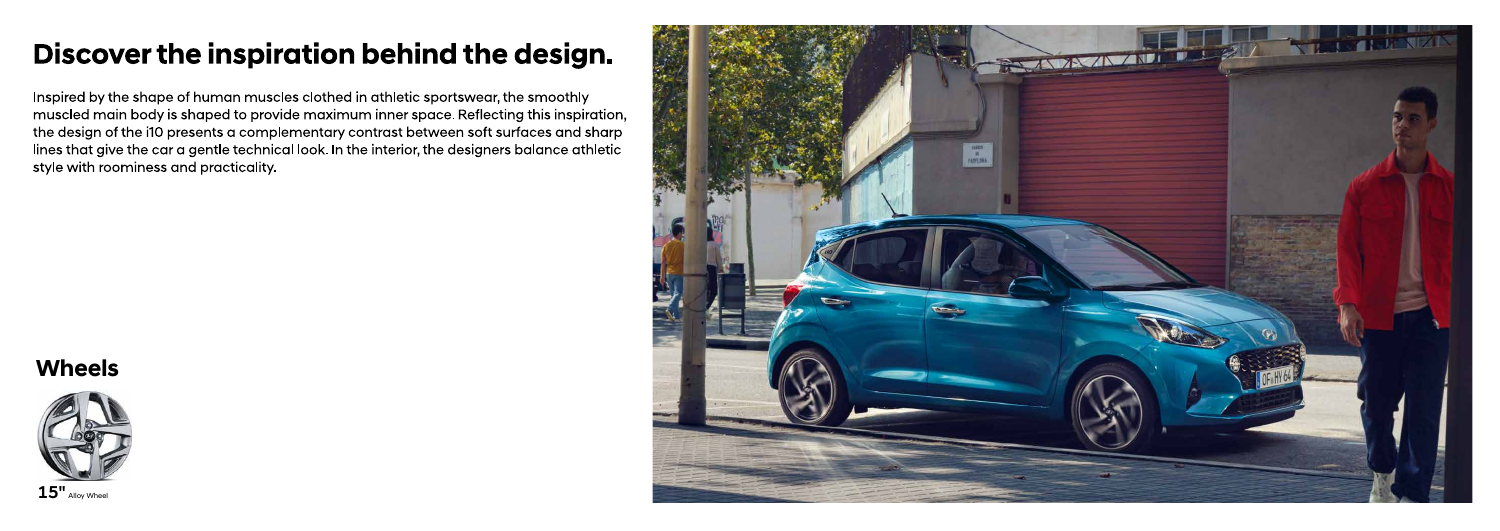

## A Bold look.

All flowing lines and muscular contrasts, the i10's dynamic look catches the eye in an instant. In the front, the wide black grille and sculpted headlamps make a very sporty first impression. And inside the stylish cabin, fresh patterns, textures and the latest multi-media technology welcome you with a clean and modern look.

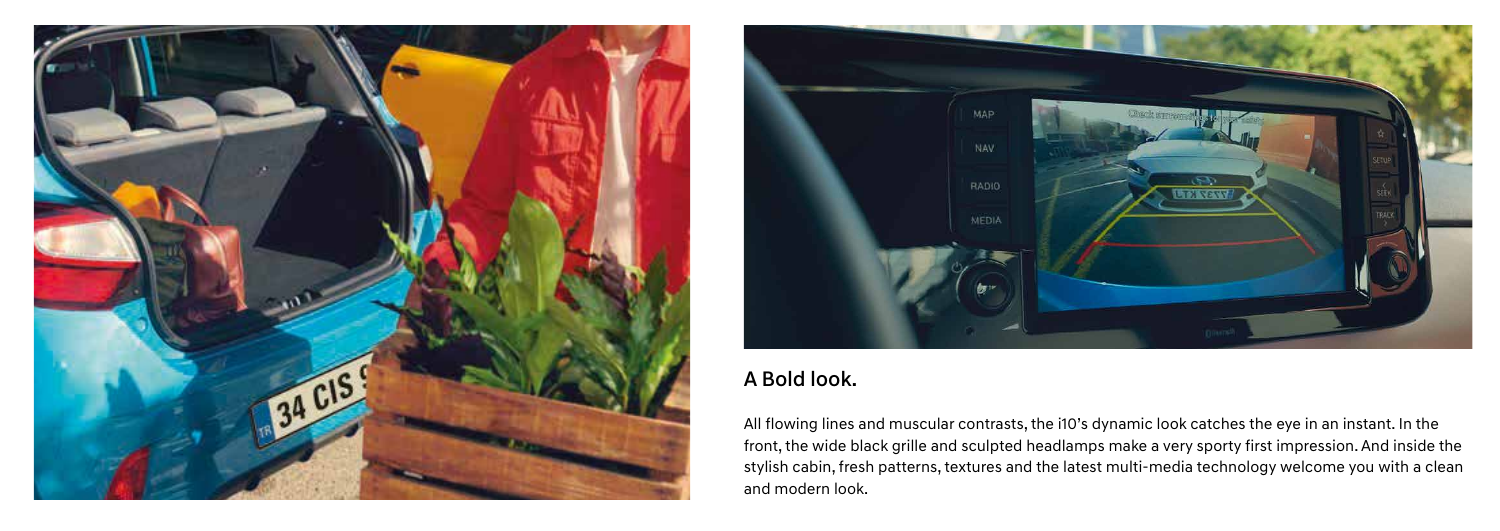| <b>Dimensions &amp; Weight</b><br>الأبعاد                       |                                    |                          |                                       |  |  |  |
|-----------------------------------------------------------------|------------------------------------|--------------------------|---------------------------------------|--|--|--|
| Length (mm)                                                     | 3,670                              |                          | الطول الكلى (مم)                      |  |  |  |
| Width (mm)                                                      | 1,680                              |                          | العرض الكلى رمم)                      |  |  |  |
| Height (mm)                                                     |                                    | 1,480                    | الارتفاع الكلى رمم)                   |  |  |  |
| Wheelbase (mm)                                                  | 2,425                              |                          | قاعدة العجلات رمم)                    |  |  |  |
| Ground Clearance (mm)                                           | 149                                |                          | ارتفاع المركبة عن الارض رمم،          |  |  |  |
| Cargo Volume (L) - VDA                                          | 252                                |                          | السعة التخزينية لصندوق الامتعة (لتر)  |  |  |  |
| نظام التعليق والمكابح<br><b>Suspension, Brakes and Steering</b> |                                    |                          |                                       |  |  |  |
| Front Suspension                                                | <b>McPherson Strut</b>             |                          | نظام التعليق الامامي                  |  |  |  |
| Rear Suspension                                                 | CTBA (Coupled torsion beam axle)   |                          | نظام التعليق الخلفي                   |  |  |  |
| <b>Steering Type</b>                                            | MDPS (Motor-Driven Power Steering) |                          | نوع التوجيه                           |  |  |  |
| <b>Powertrain</b>                                               |                                    |                          | القدرة و الأداء                       |  |  |  |
| Engine Capacity (L)                                             | 1.2L MPI 16V                       |                          | السعة اللترية (L)                     |  |  |  |
| Power (HP/RPM)                                                  | 84/6,000                           |                          | اقصى قوة حصانيه (Hp/Rpm)              |  |  |  |
| Torque (NM/RPM)                                                 | 117.6/4,200                        |                          | اقصی عزم (Nm /Rpm)                    |  |  |  |
| Transmission                                                    | 5-Speed AMT                        |                          | ناقل حركة                             |  |  |  |
|                                                                 | <b>Spirit</b>                      | <b>Elite</b>             |                                       |  |  |  |
| <b>Entertainment</b>                                            |                                    |                          | أنظمة الترفيه                         |  |  |  |
| 8" Touch Screen (Smart)                                         | $\mathsf S$                        | $\mathsf S$              | شاشة 8" تعمل باللمس                   |  |  |  |
| Speakers                                                        | $\overline{4}$                     | $\overline{4}$           | مكبرات الصوت                          |  |  |  |
| Apple CarPlay/ Android Auto                                     | $\mathsf S$                        | $\mathsf S$              | دعم لأجهزة الأيفون و الأندرويد        |  |  |  |
| Multi-Function Steering Wheel                                   | $\mathsf S$                        | $\mathsf S$              | عجلة قيادة متعددة المهام              |  |  |  |
| <b>Bluetooth®</b>                                               | $\mathsf S$                        | $\mathsf S$              | نظام Bluetooth®للهاتف                 |  |  |  |
| Voice Recognition                                               | $\mathsf S$                        | $\mathsf S$              | نظام التعرف على الصوت                 |  |  |  |
| <b>Lighting Package</b><br>وسائل الراحة                         |                                    |                          |                                       |  |  |  |
| Halogen (2 MFR) Headlamps                                       | $\mathsf S$                        | $\overline{\phantom{a}}$ | مصابيح أمامية للإضاءة الهالوجين       |  |  |  |
| Halogen Projection Headlamps (Static Bending)                   |                                    | $\mathsf S$              | مصابيح أمامية مسلطة للإضاءة الهالوجين |  |  |  |
| DRL (Daytime Running Lights)                                    | $\mathsf S$                        | ÷,                       | اضاءة أمامية نهارية                   |  |  |  |
| DRL (Daytime Running Lights - LED)                              |                                    | $\mathsf S$              | اضاءة أمامية نهارية LED               |  |  |  |
| Positioning LED Lamps                                           |                                    | S                        | مصابيح تحديد مواقع LED                |  |  |  |
| HMSL (High Mounted Stop Lamp - LED)                             | $\mathsf S$                        | $\mathsf S$              | مصابيح توقف عالية LED                 |  |  |  |
| Rear Spoiler                                                    | S                                  | $\mathsf S$              | سبويلر خلفي                           |  |  |  |
| Front Projection Fog Lamps                                      | $\mathsf S$                        | $\mathsf S$              | مصابيح ضباب أمامية                    |  |  |  |
| Rear Fog Light                                                  | $\mathsf S$                        | $\mathsf S$              | مصابيح ضباب خلفية                     |  |  |  |
| Outside Mirrors (LED) Repeaters                                 | $\mathsf S$                        | $\mathsf S$              | إشارات جانبية بالمرايات LED           |  |  |  |

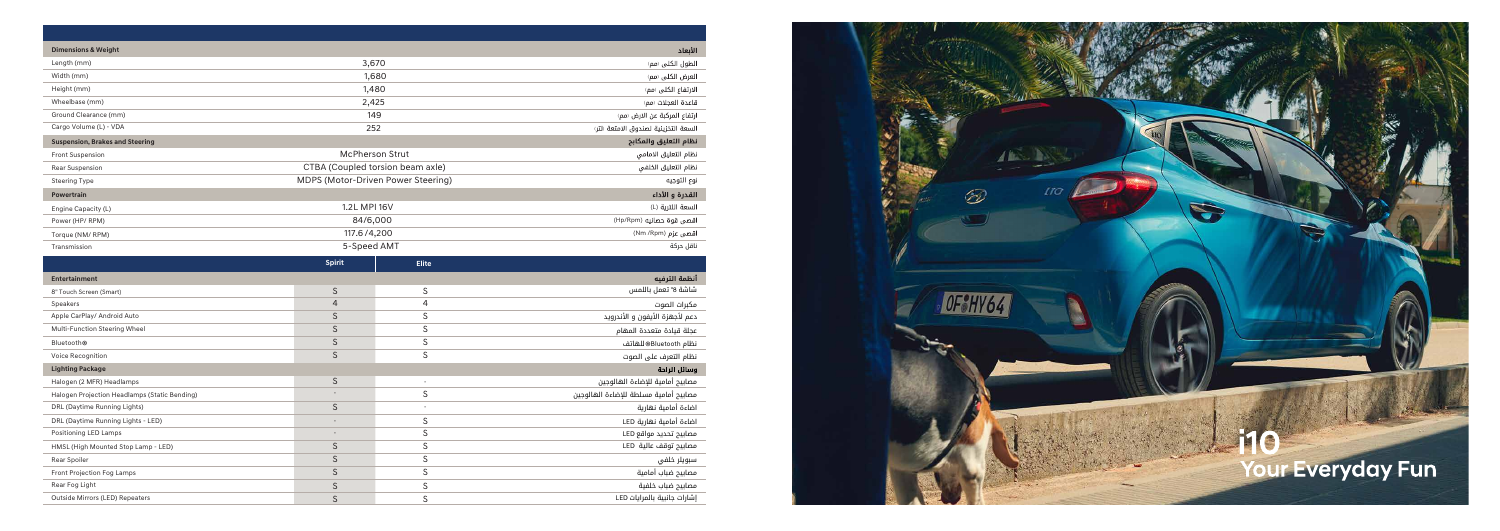**X5B YP5 WR7 R3W**

**A7G**



Aurora Grey

#### **U3H** Aqua Turquoise



Phantom Black **Example 20** Intense Blue **Dragon Red** Brass





**RYS**





#### Sleek Silver

**PSW** Polar White



#### I10 Exterior Colors